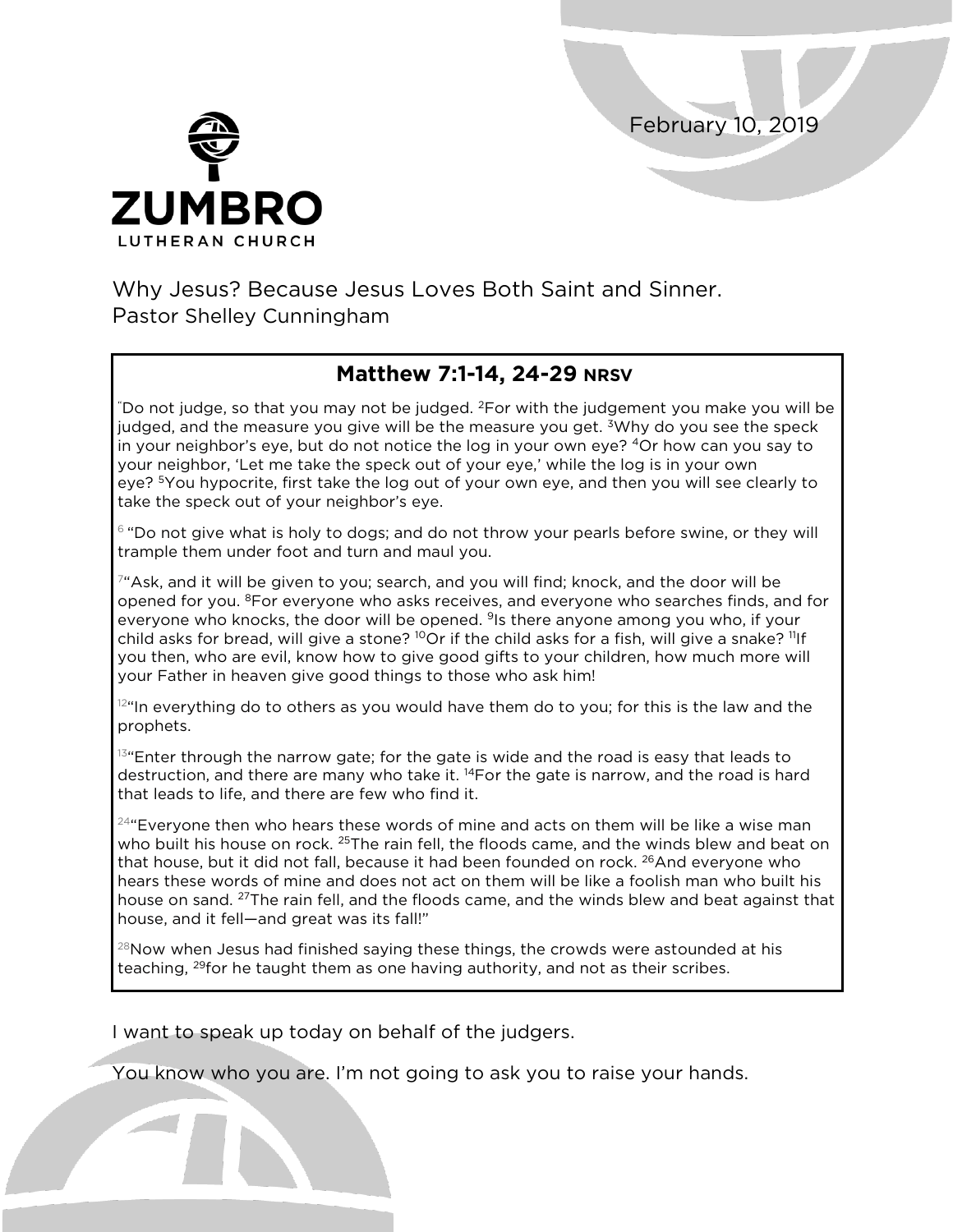You're the ones who see other people doing things not quite right, by which you really mean *not like I would do it*. You're the ones who get perturbed by people who use bad grammar or whose kids don't sit still in worship or who don't know how to drive in Minnesota winters.

Oh, you may try to keep your thoughts to yourself. But God created you with opinions, right! And sometimes those opinions just ... slip out. Through a snarky comment or a raised eyebrow or a dismissive glance.

Now lest you think you're being judged, judgers, never fear. You're among friends. My own charming and lovely 16-year-old frequently tells me, "Don't judge me, mom!" Apparently I have kind of a judge-y face. Well, as I learned from my own mom, *you can't argue with what I'm thinking.*

The good news: this really isn't what Jesus is getting at. After all, he just spent plenty of time in Matthew 6 sharing his own opinions about everything from proper worship practices to appropriate prayer postures to people who put their trust in material possessions. In other words, it can be okay to judge. Just don't be a jerk about it.

But here's the rub. Because if you're the judger, you don't get to decide if you're being a jerk or not. That's up to the other person. And if your words or smirks or dirty looks make them feel less-than-worthy, then you are.

If what you're thinking or saying demeans someone's humanity, you've crossed the line from having an opinion to condemning. And on that point, Jesus is clear: Any time our opinion places us in the right and someone else in the wrong, we've overstepped our bounds. It is not our place to deny someone's dignity or preferences or rights. When we look at another person and declare that they are not good enough, we are building walls, not bridges. This part of the Sermon on the Mount focuses on all the things that distract us from the kingdom of God – and passing judgment is one of them. It keeps us from seeing others as created unique and valuable and equal in God's eyes. Every time we jump to conclusions about someone else's actions we miss the chance to love them just as they are – to extend to them the same grace and mercy that Jesus extends so freely to us.

Please hear me: Jesus is NOT giving us permission to look the other way in the face of sin. There some things that need to be called out, named, and – yes – even judged. Do not take this text as license to keep your mouth shut in the face of evil. Racism, sexism, age discrimination are wrong. So too are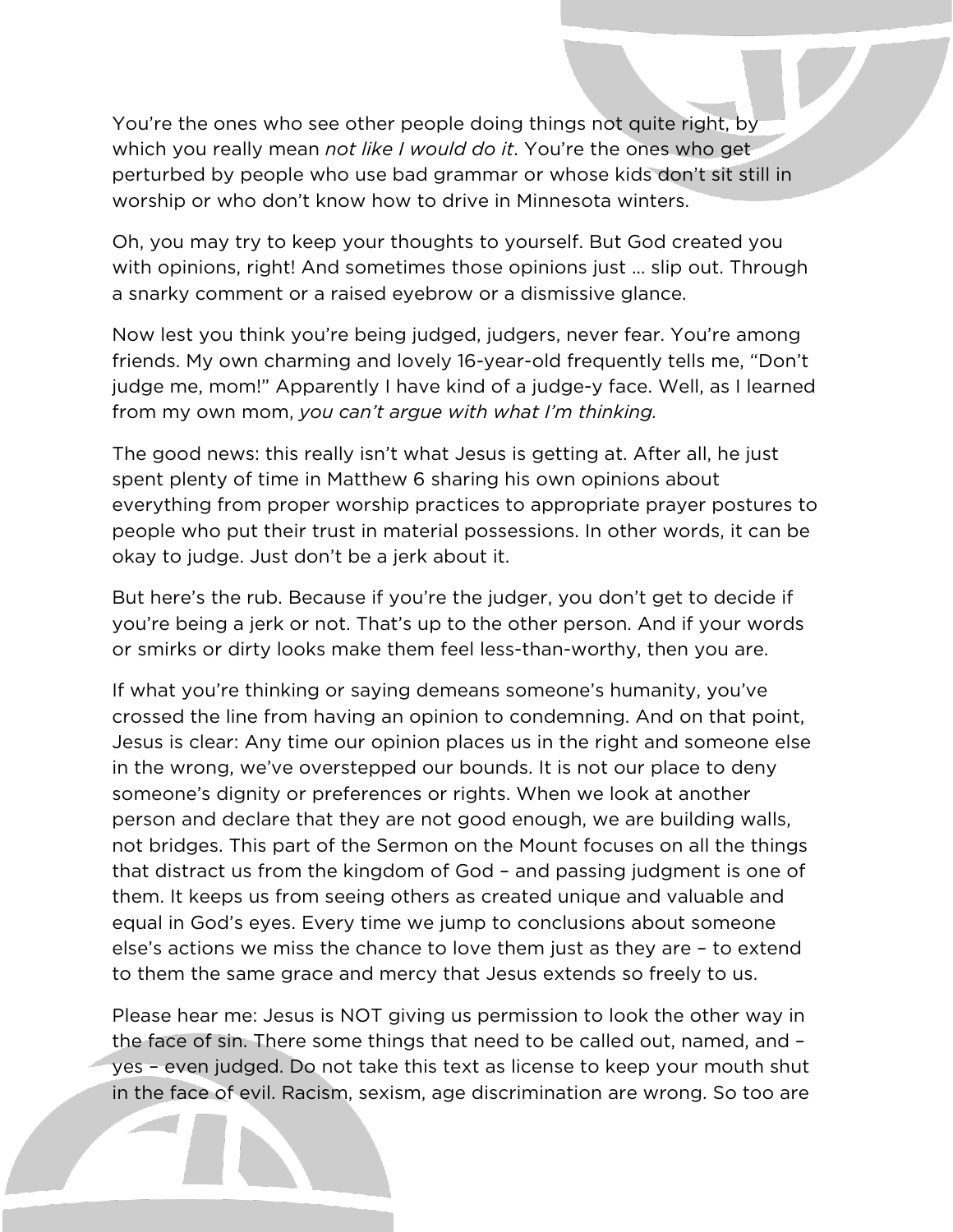cruelty and abuse. If you see others doing these things you need to say something. And if you're the one whose words or actions are belittling or demeaning or putting down others, then someone needs to call you out on it too – because that's not what the kingdom of God is about.

Nor does this text give us a pass from having hard conversations. In fact, Matthew 18 describes a whole process for how to carefully, respectfully, confront people with whom we have differences. There may also be times that people we care about are making serious choices that are causing irreparable harm to themselves or others. We need to say something then, too. But in all these instances, remember that we are called to speak the truth in love.

That's the key phrase to remember here: in love. Love is what guides us to treat one another like we want to be treated. Love is what stretches us to give selflessly, feel empathetically, care whole-heartedly. If you are striving to love as Jesus loved, then you have to see as Jesus saw: With eyes of compassion.

Preacher Tom Long argues that this text nudges us to push back against our human nature. He hears Jesus saying, "In the kingdom of heaven, your standards of judgment must be transformed. Therefore," he says, "do not judge *until …*"

Until what? Until we acknowledge our biases. Name our privilege. Engage in deep self-examination. Shift our lens from self-righteousness to concern. This is another human being we are talking about! Every time your lesser angels purse their lips and raise their eyebrows at someone else, remind yourself that God is saying to them "You are my beloved child." Then, Pastor Long says, "Instead of a finger poked in the neighbor's face, we can reach out mercifully to wipe the neighbor's eye."

Dietrich Bonhoeffer puts it this way: "Judging others makes us blind, whereas love is illuminating." Earlier in this sermon Jesus calls us to be light for the world. When we see that others are just as deserving of God's grace as we are, and when we live like that, we shine. That is what Christ calls us to in this passage.

Friends, whether you consider yourself a judger or not, it's important to remember that we are only as kind as our most unkind thoughts and